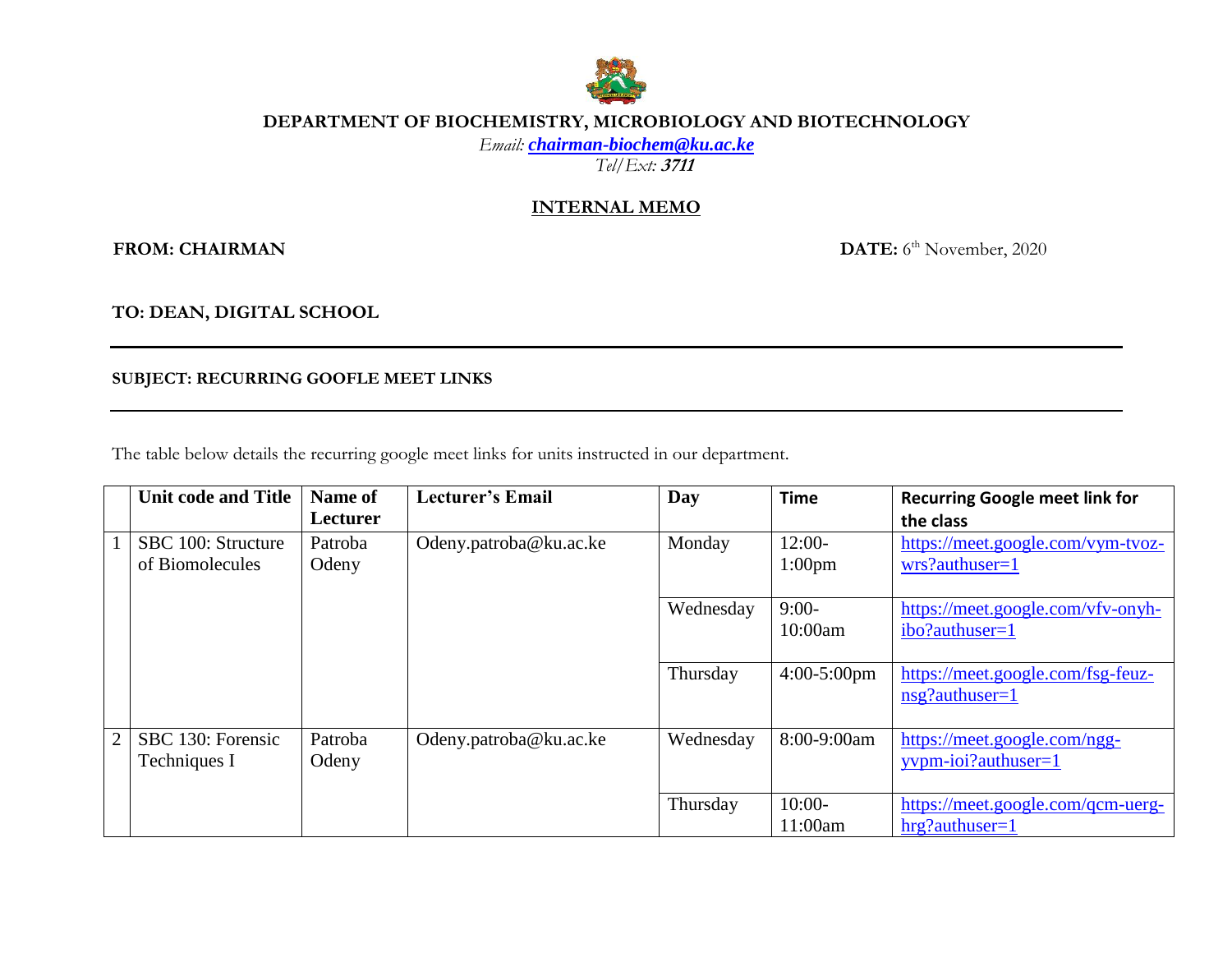

|                |                          |          |                          | Friday    | $11:00-$          | https://meet.google.com/fsg-feuz- |
|----------------|--------------------------|----------|--------------------------|-----------|-------------------|-----------------------------------|
|                |                          |          |                          |           | 12:00pm           | nsg?authuser=1                    |
|                |                          |          |                          |           |                   |                                   |
| $\overline{3}$ | <b>SBC 132:</b>          | Mark     | Wamalwa.mark@ku.ac.ke    | Monday    | 4:00-5:00pm       | meet.google.com/swn-qpie-bai      |
|                | Information              | Wamalwa  |                          | Tuesday   | $2:00-3:00$ pm    | meet.google.com/gkw-girz-zsr      |
|                | Technology               |          |                          | Wednesday | $3:00-4:00$ pm    | meet.google.com/mbp-oqdf-axj      |
|                | SBC 101: The Cell        | Martin   | Mugendi.martin@ku.ac.ke  | Monday    | $9:00-$           | https://meet.google.com/ezr-mhux- |
|                | and its external         | Mugendi  |                          |           | 10:00am           | hfa                               |
|                | environment              |          |                          | Thursday  | 7:00-8:00am       | https://meet.google.com/ehm-jsys- |
|                |                          |          |                          |           |                   | ftw                               |
|                |                          |          |                          | Friday    | 3:00-4:00am       | https://meet.google.com/egt-viqr- |
|                |                          |          |                          |           |                   | <b>vuz</b>                        |
|                | <b>SBC 113</b>           | George   | Asudi.george@ku.ac.ke    | Tuesday   | $9:00-$           | meet.google.com/chz-xetc-qih      |
|                | Introduction to          | Asudi    |                          |           | 10:00am           |                                   |
|                | Molecular Biology        |          |                          | Wednesday | 7:00-8:00am       | meet.google.com/rcx-btvp-ayz      |
|                |                          |          |                          | Thursday  | $11:00-$          | meet.google.com/ngu-fstc-yxh      |
|                |                          |          |                          |           | $12:00 \text{pm}$ |                                   |
|                | <b>SMB 800:</b>          | Ethel    | Monnda.ethel             | Wednesday | $12:00-$          | meet.google.com/fqp-uiaq-chy      |
|                | <b>Advanced Virology</b> | Monda    |                          |           | $1:00$ pm         |                                   |
|                |                          |          |                          | Friday    | 1:00-1:00am       | meet.google.com/iwr-htfg-amu      |
|                | SMB 108: Basic           | Winnfred | mutuku.winifred@ku.ac.ke | Monday    |                   | https://meet.google.com/nck-      |
|                | Mathematics for          | Mutuku   |                          |           |                   | mkuc-ovn                          |
|                | Microbiologists          |          |                          |           |                   |                                   |
|                |                          |          |                          | Wednesday |                   | https://meet.google.com/gvq-ngvi- |
|                |                          |          |                          |           |                   | tmm                               |
|                |                          |          |                          |           |                   |                                   |
|                |                          |          |                          | Friday    |                   | https://meet.google.com/tdc-zhck- |
|                |                          |          |                          |           |                   | vvb                               |
|                | SBC 875: Advanced        | David    | Mburu.david@ku.ac.ke     | Tuesday   | $9:00-$           | https://meet.google.com/dwi-vucy- |
|                | Laboratory               | Mburu    |                          |           | 11:00am           | osr                               |
|                | Techniques (MAIN         |          |                          | Friday    | $9:00-$           | https://meet.google.com/emy-jyqx- |
|                | <b>CAMPUS)</b>           |          |                          |           | 10:00am           | pop                               |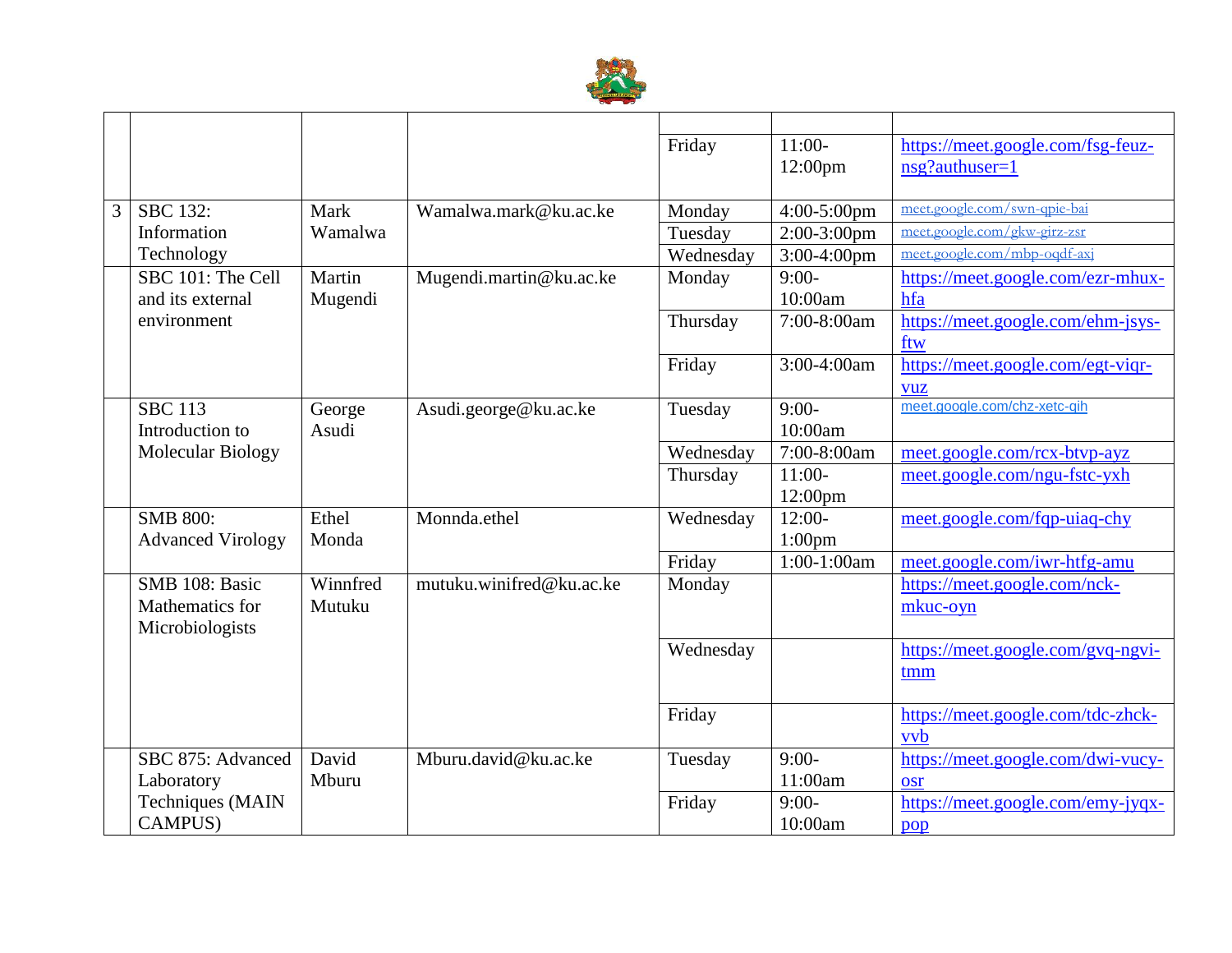

| SBC 875: Advanced<br>Laboratory                        | David<br>Mburu         | Mburu.david@ku.ac.ke      | Wednesday | 5:00-7:00am                     | https://meet.google.com/prq-zhhn-<br>zzb                      |
|--------------------------------------------------------|------------------------|---------------------------|-----------|---------------------------------|---------------------------------------------------------------|
| Techniques (CITY<br>CAMPUS)                            |                        |                           | Sunday    | 6:00-7:00pm                     | https://meet.google.com/eyj-qpba-<br>rec                      |
| SMB 105: Basics<br><b>Inorganic Chemistry</b>          | Margaret<br>Nganga     | Nganga.margaret@ku.ac.ke  | Tuesday   | $1:00-2:00$ pm                  | https://meet.google.com/eta-cucu-<br>dwc                      |
|                                                        |                        |                           | Wednesday | 3:00-4:00pm                     | https://meet.google.com/vsv-mpfs-<br>$\overline{0}$           |
|                                                        |                        |                           | Friday    | $3:00-4:00$ pm                  | https://meet.google.com/jij-ydho-<br>qvn                      |
| <b>SMB 101:</b><br><b>INTRODUCTION</b><br>TO MICROBIAL | Regina<br><b>Ntabo</b> | Ntabo.regina@ku.ac.ke     | Wednesday | $10:00-$<br>11:00am             | https://meet.google.com/ebp-ppaq-<br><b>SSD</b>               |
| <b>GENETICS</b>                                        |                        |                           | Thursday  | $10:00-$<br>11:00am             | https://meet.google.com/ebp-ppaq-<br><u>ssp</u>               |
|                                                        |                        |                           | Friday    | $12:00-$<br>$1:00$ pm           | https://meet.google.com/ebp-ppaq-<br>SSD                      |
| <b>SBC 831:</b><br>Immunotechnology                    | Susan<br>Musembi       | Musembi.susan@ku.ac.ke    | Wednesday | $10:00-$<br>12:00 <sub>pm</sub> | https://meet.google.com/shw-hcnb-<br>thr                      |
|                                                        |                        |                           | Thursday  | $10:00-$<br>11:00am             | https://meet.google.com/shw-hcnb-<br>thr                      |
| <b>SBC 811</b><br>Immunology                           | Susan<br>Musembi       | Musembi.susan@ku.ac.ke    | Monday    | $12:00-$<br>2:00 <sub>pm</sub>  | https://meet.google.com/ivp-zgcz-<br>rfi                      |
|                                                        |                        |                           | Wednesday | $12:00-$<br>$1:00$ pm           | https://meet.google.com/ivp-zgcz-<br><u>rfi</u>               |
| <b>SBC 120:</b><br>Introduction to                     | Jacinta<br>Kavuluko    | Kavuluko.jacinta@ku.ac.ke | Monday    | $1.00 - 2.00$ pm                | https://meet.google.com/ntq-wvvv-<br>$zgz?$ hs=122&authuser=1 |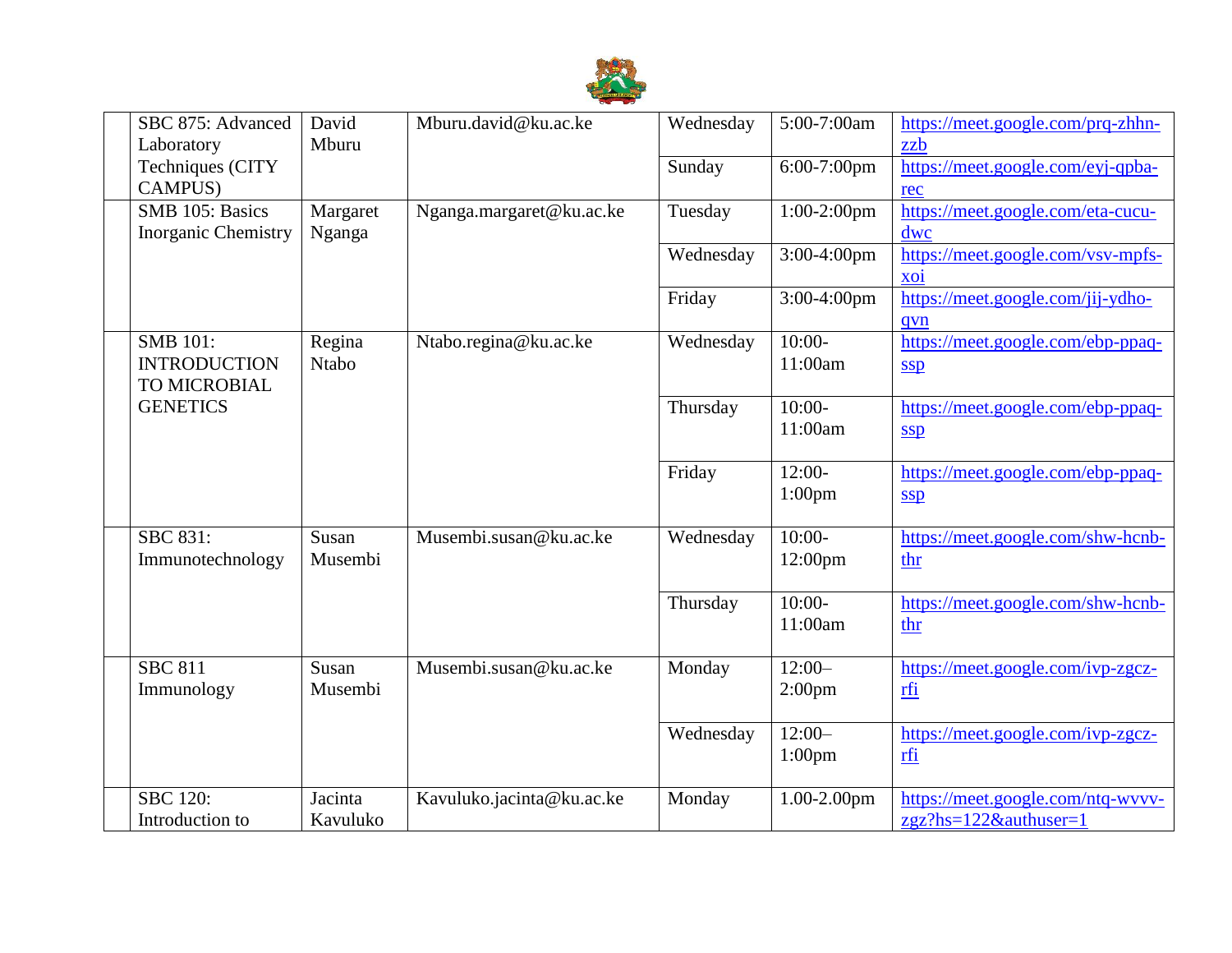

| Genetics                                           |                         |                         |           |                                |                                                                   |
|----------------------------------------------------|-------------------------|-------------------------|-----------|--------------------------------|-------------------------------------------------------------------|
|                                                    |                         |                         | Wednesday | 5.00-6.00pm                    | https://meet.google.com/giv-adgb-<br>$byx?hs=122&\text{author}=1$ |
|                                                    |                         |                         | Friday    | 8.00-9.00am                    | https://meet.google.com/itw-fzhy-<br>$qso?$ hs=122&authuser=1     |
| SBC 809:<br>Ecological                             | Marion<br><b>Burugu</b> | Burugu.marion@ku.ac.ke  | Thursday  | 3:00-5:00pm                    | https://meet.google.com/hzr-grbq-<br>fen                          |
| Biochemistry 1                                     |                         |                         | Friday    | 2:00-3:00pm                    | https://meet.google.com/auk-ijhw-<br>mjp                          |
| <b>SMB 801:</b><br>Advanced<br>Bacteriology -      | John<br>Maingi          | MAINGI.MUTHINI@ku.ac.ke | Monday    | 5.00-7.00pm                    | https://meet.google.com/ffi-ancb-<br>$\underline{\text{wip}}$     |
| <b>CITY CAMPUS</b>                                 |                         |                         | Saturday  | 5.00-6.00pm                    | https://meet.google.com/skz-<br>wczy-gue                          |
| <b>SMB 808:</b><br>Environmental<br>Microbiology - | John<br>Maingi          | MAINGI.MUTHINI@ku.ac.ke | Monday    | $11.00-$<br>1.00 <sub>pm</sub> | https://meet.google.com/jpn-xqsg-<br>pc <sub>i</sub>              |
| <b>MAIN CAMPUS</b>                                 |                         |                         | Wednesday | 2.00-3.00pm                    | https://meet.google.com/tmv-orty-<br>ZrZ                          |

Thank you.

20 Schunker

**Dr. Mathew Piero Ngugi Chairman, Department of Biochemistry, Microbiology and Biotechnology**

MPN